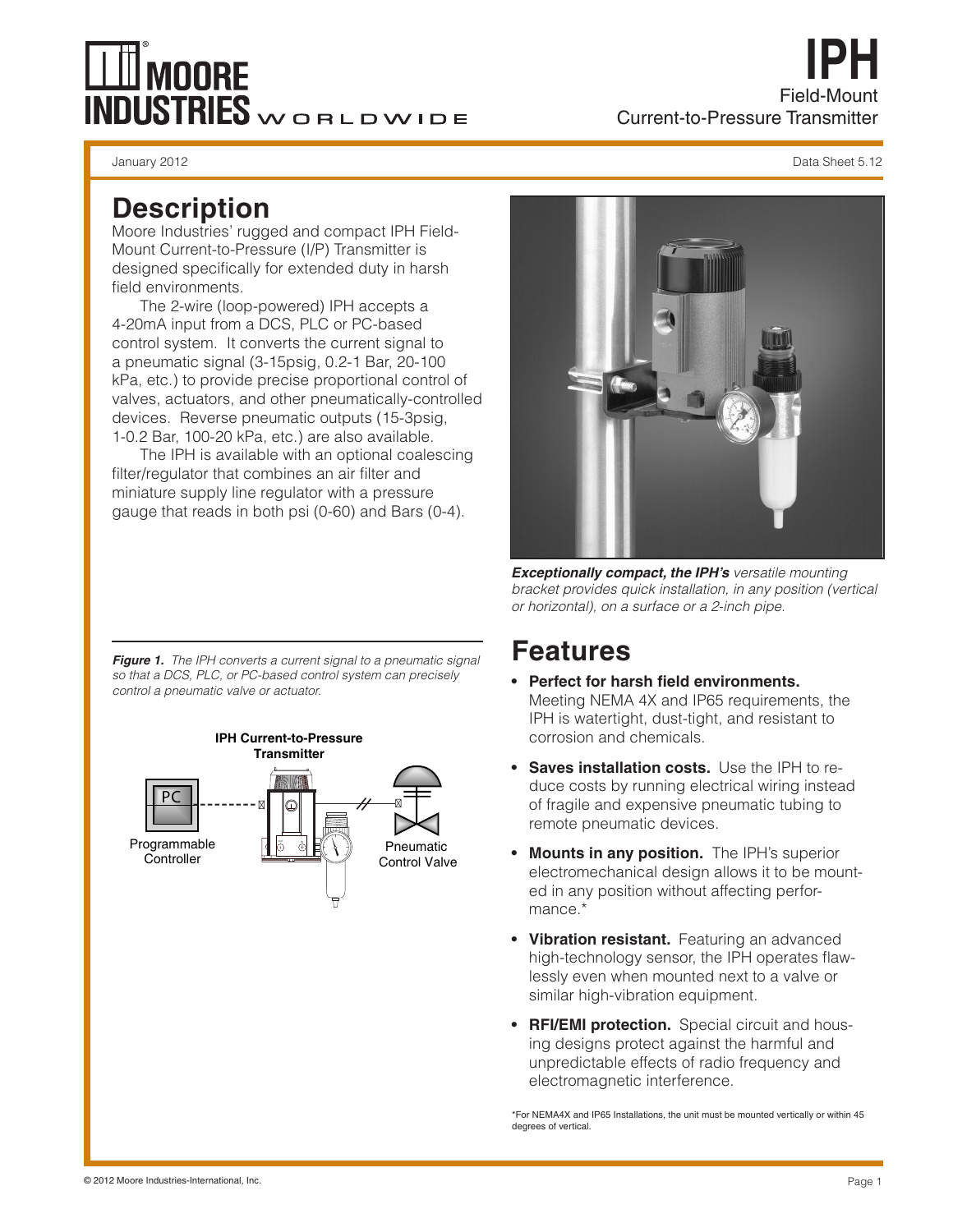### **Specifications**

| Performance | <b>Accuracy:</b> Less than 0.5%<br>of span including the com-<br>bined effects of linearity.<br>hysteresis, and repeatabil-<br>ity-defined as indepen-<br>dent linearity per SAMA<br>standard PMC 20.1-1973.<br>(For 3-27 psig, error will not                                  | Performance<br>(continued) | Maximum Input: 150%<br>of input span without<br>damage<br><b>RFI/EMI Effect: With field</b><br>strengths of 10 volts per<br>meter, at frequencies of<br>20-1000MHz, less than<br>$\pm 0.1\%$ of span change                                                                                                     |                              | Adjustments Zero: Multiturn screw<br>adjusts zero to $\pm 3\%$ of<br>span<br><b>Span: Multiturn</b><br>potentiometer fully<br>adjustable to 100% of<br>output span                                                                                                                                                                   |
|-------------|---------------------------------------------------------------------------------------------------------------------------------------------------------------------------------------------------------------------------------------------------------------------------------|----------------------------|-----------------------------------------------------------------------------------------------------------------------------------------------------------------------------------------------------------------------------------------------------------------------------------------------------------------|------------------------------|--------------------------------------------------------------------------------------------------------------------------------------------------------------------------------------------------------------------------------------------------------------------------------------------------------------------------------------|
|             | exceed 1% of span)<br>Step Response: 0.3 sec-<br>onds into 100ml (6 cu. in.)<br>at 90% of output span<br><b>Supply Pressure Effect:</b><br>Maximum 0.3%/1.4psig<br>$(0.3\%/0.1BAR)$<br><b>Air Consumption:</b><br>0.1<br>SCFM (dead-ended)<br>Air Capacity: 1.4 SCFM<br>maximum | Ambient<br>Temperature     | (standard)<br><b>Mounting Position</b><br><b>Effect:</b> Negligible, unit<br>mounts in any position.<br>but should be calibrated in<br>final orientation<br><b>Range:</b> $-40$ to $+60^{\circ}$ C<br>(-40 to +140°F)<br><b>Effect:</b> Less than $\pm 0.1\%$<br>of input span per °C over<br>range (0.005%/°F) | <b>Connections</b><br>Weight | <b>Pneumatic:</b> 1/4-inch NPT<br>female for both supply air<br>and output air. Air supply<br>also has an additional<br>(normally plugged) port for<br>optional filter/regulator<br>(-FR1 option)<br><b>Electrical: WDNS and</b><br>WDNA, 1/2-inch NPT<br>female; WDMS and<br>WDMA, M20 x 1.5 female<br>2 lbs., 3 oz.<br>(993 grams) |

#### **Ordering Information**

| <b>Unit</b>                                          | <b>Input</b>                                                      | Output <sup>*</sup>                                                  | <b>Supply Pressure</b> | <b>Options</b>                                                                                                                                                                                                            | <b>Housing</b>                                                                                                                                                                                                                                                                                                                                                       |
|------------------------------------------------------|-------------------------------------------------------------------|----------------------------------------------------------------------|------------------------|---------------------------------------------------------------------------------------------------------------------------------------------------------------------------------------------------------------------------|----------------------------------------------------------------------------------------------------------------------------------------------------------------------------------------------------------------------------------------------------------------------------------------------------------------------------------------------------------------------|
| <b>IPH</b><br>Current-to-<br>Pressure<br>Transmitter | 4-20MA<br>into 260<br>ohms,<br>nominal<br>input<br>imped-<br>ence | 3-15PSIG                                                             | 20PSI                  | <b>-FR1</b> Coalescing filter,<br>miniature supply line<br>regulator and pressure<br>gauge that reads psi<br>$(0-60)$ and Bars $(0-4)$<br><b>-ISC</b> CSA certified<br><b>-ISE</b> PTB certified<br>-NE BASEEFA certified | <b>WDNS</b> Aluminum body with PBT polyester cover:<br>NPT pneumatic and NPT electrical entry ports<br><b>WDNA</b> Aluminum body with aluminum cover;<br>NPT pneumatic and NPT electrical entry ports<br><b>WDMS</b> Aluminum body with PBT polyester cover;<br>NPT pneumatic and metric electrical entry port<br><b>WDMA</b> Aluminum body with aluminum cover; NPT |
|                                                      |                                                                   | 3-27PSIG                                                             | 35PSI                  |                                                                                                                                                                                                                           |                                                                                                                                                                                                                                                                                                                                                                      |
|                                                      |                                                                   | <b>15-3PSIG</b>                                                      | 20PSI                  |                                                                                                                                                                                                                           |                                                                                                                                                                                                                                                                                                                                                                      |
|                                                      |                                                                   | 20-100KPA                                                            | <b>140KPA</b>          |                                                                                                                                                                                                                           |                                                                                                                                                                                                                                                                                                                                                                      |
|                                                      |                                                                   | $.2 - 1BAR$                                                          | <b>1.4BAR</b>          |                                                                                                                                                                                                                           |                                                                                                                                                                                                                                                                                                                                                                      |
|                                                      |                                                                   | $.2 - 1$ KGCM2                                                       | <b>1.4KGCM2</b>        |                                                                                                                                                                                                                           | pneumatic and metric electrical entry ports                                                                                                                                                                                                                                                                                                                          |
|                                                      |                                                                   | *The unit's output must match the sup-<br>ply pressure to its right. |                        | <b>-ISCN NEPSI certified</b>                                                                                                                                                                                              | <b>NOTE:</b> Add "P" suffix to the model housing designator for 2-inch<br>pipe mounting hardware (e.g., WDNSP, WDMSP)                                                                                                                                                                                                                                                |

**When ordering, specify:** Unit / Input / Output / Supply Pressure / Option [Housing] **Model number example:** IPH / 4-20MA / 3-15PSIG / 20PSI / -FR1 [WDNS]

#### *Certifications*



Class I, Division 1 & 2, Groups A, B, C, D; Class II, Division 1, Groups E, F, G; Class II, Division 2, Groups F & G; Class III. T6@60°C Max. Operating Amb. Temp. Enclosure Protection: **Type 4X, IP65**.

#### **NEPSI-China**  $\sqrt{\frac{\text{Ex}}{\text{NEPSI}}}$

 **Intrinsically Safe** – Ex ia IIC.



**European CENELEC Approvals: HSE-EECS/BASEEFA: Type N/CENELEC** – Ex N IIC; T6@60°C

**PTB** – Transducer is Intrinsically Safe:





**CE Conformant** – EMC Directive 89/336/EEC EN 50081-2, 1993 and EN 50082-2, 1995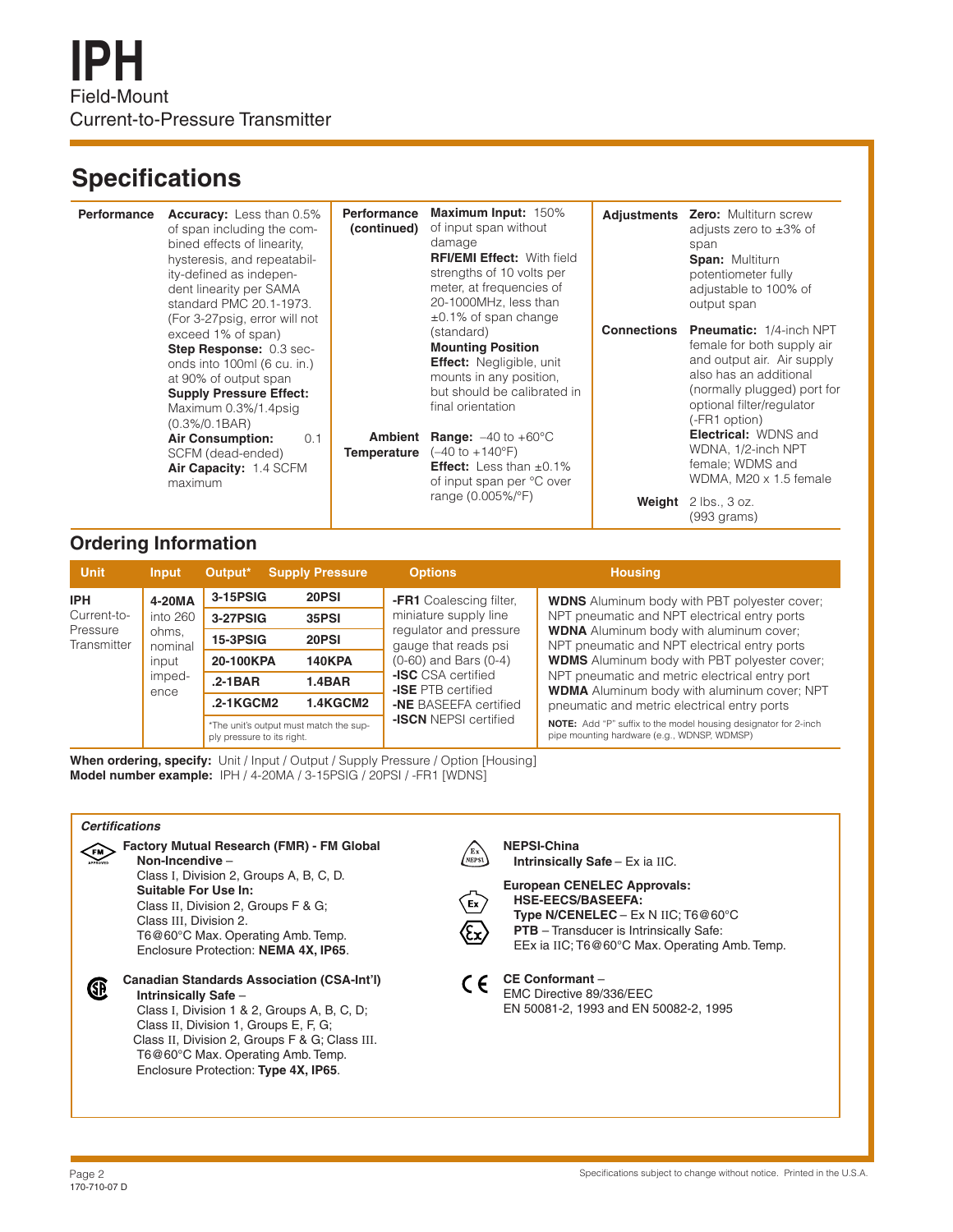